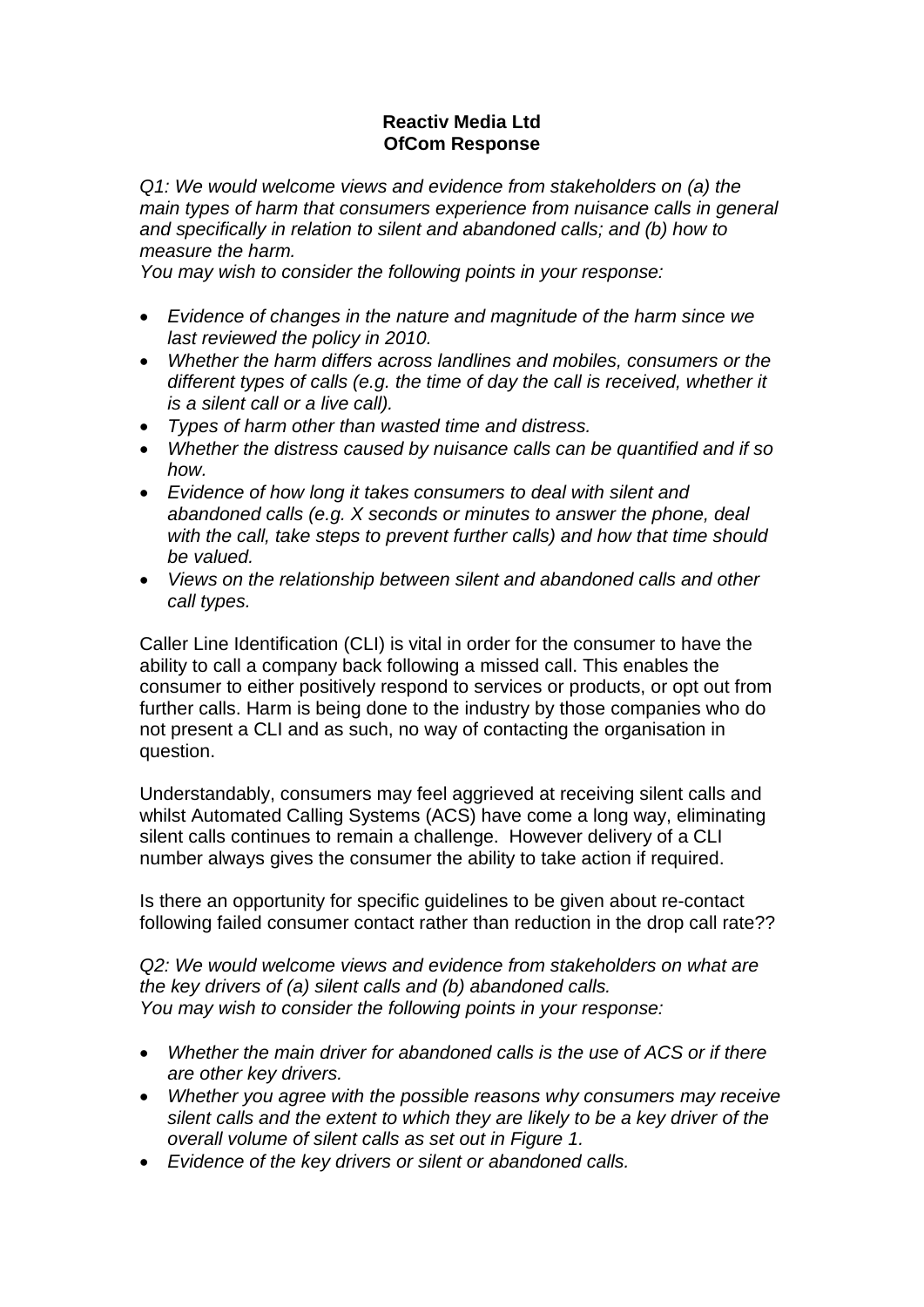- *Aside from mobile coverage, whether there are other issues specific to mobiles that could be causing silent or abandoned calls.*
- *Any information you have on how long organisations will ring consumers before disconnecting an unanswered calls (e.g. 15 seconds) or how quickly they connect consumers to a live agent (e.g. two seconds).*

The key drivers for silent calls is a lack of understanding of the current regulation coupled with inefficient use of ACS. For example, the pace of dialling at a setting that bears no correlation to the amount of agents available to receive the calls. If businesses do not manage the correlation correctly, then the following will occur –

- a. Outbound calls made to customers are connected but no agent available to take the connected call, resulting in a silent call
- b. Call Centre agents' productivity being very low (waiting for calls to be delivered to them) resulting in a very low drop call but increased staffing overhead costs.

Agent behaviour may also impact silent calls as subject to the average call length, agents could be delivered calls immediately before rest periods or finish times and deliberately choose not to "connect" to the consumer. The monitoring of agent average call times immediately prior to these occurrences are used to prevent this type of behaviour along with call assessments.

The main driver for abandoned calls will be the consumer not being available to answer the call (this may be more prevalent with mobiles v landlines) and the business's own internal processes for allowed ring times. As per the response within Question 1, providing a CLI gives the consumer the ability to ring the business and take the required action.

*Q3: We would welcome views and evidence on the use of AMD including (a) if call centres have changed their use of AMD in recent years and if so why (b) the volume of calls made by call centres with and without the use of AMD (c) false positive rates when using AMD and any data to suggest that the accuracy of AMD has improved in recent years.*

Within the B2C market there are a significantly higher proportion of consumers with mobile phone numbers rather than landline numbers. Consumer behaviour would suggest that this will continue as more consumers are using mobiles and ceasing paying for landline contracts. AMD is an important technology to support improved agent productivity, however false positive responses clearly have to be monitored closely. Businesses must take on board this responsibility rather than just rely on AMD as its sole measure. There is little evidence to suggest that the technology has improved hence businesses need to monitor closely in conjunction with agent dispositioned call outcomes.

*Q4: We would welcome views and evidence on potential changes to the policy to help reduce the harm caused by silent and abandoned calls including those identified in Figure 2 (abandoned call rate and approach to AMD),*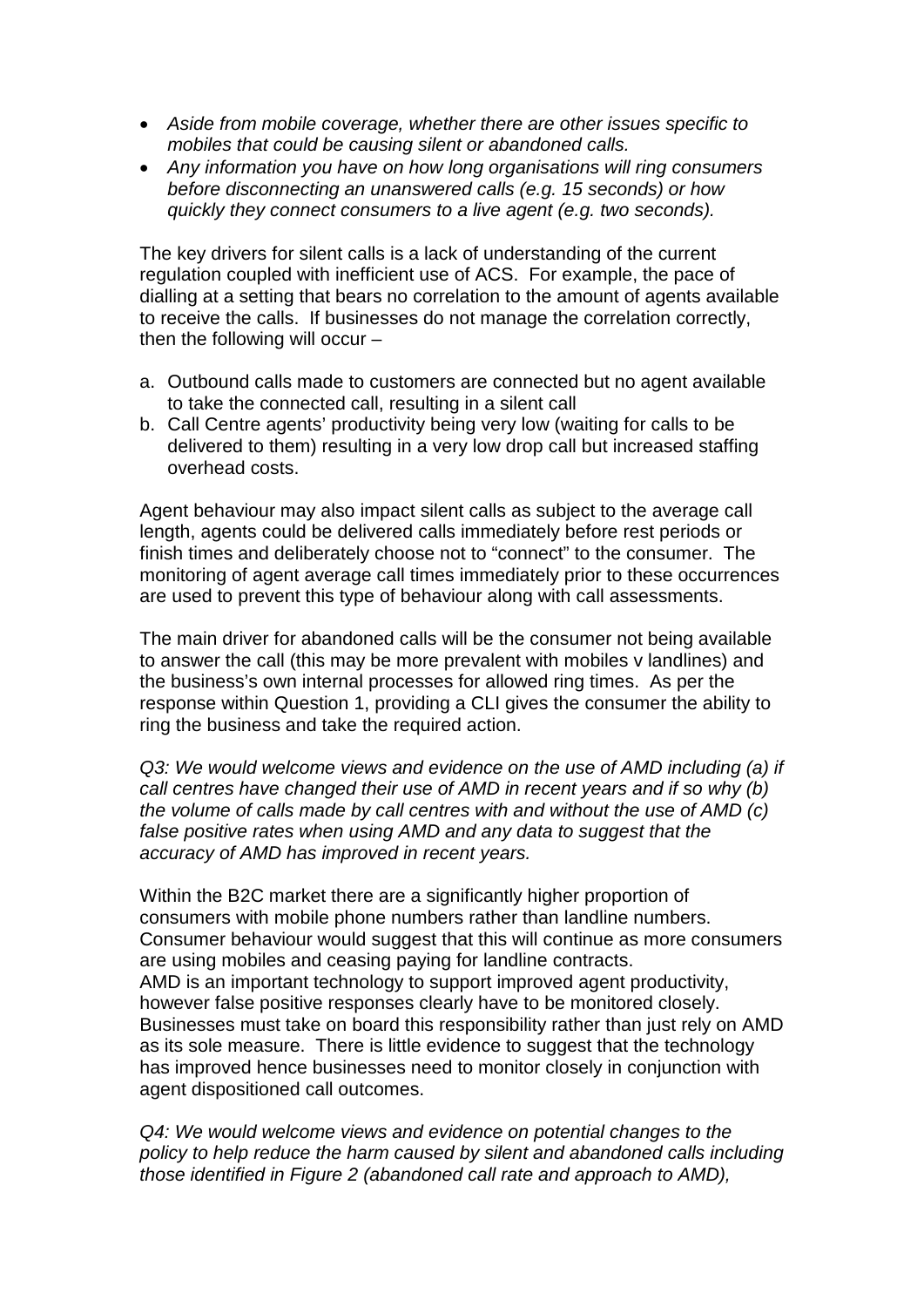*Figure 3 (time limits for calling consumers and connecting to a live agent ) and Figure 4 (good management and appropriate processes). You may wish to consider the following points in your response:*

- *Views on whether it would be worth pursuing any of the potential changes identified in Figures 2 to 4 or if there are other potential changes that should be considered, for example, to make it clearer and easier for stakeholders to understand and follow or to specifically address calls made to mobile phones.*
- *Data indicating the likely impact of the potential changes in terms of reducing the harm caused by silent and/or abandoned calls and the potential cost of the change (both one - off and ongoing costs)*

Regulating businesses to achieve a dropped call rate of 1% will only harm those businesses that strive to meet to current regulations in place. The issue is casued by the businesses that pay complete disregard to the current regulations by not providing customers with a CLI number and failing to manage their business to the current 3% drop rate. These businesses are currently invisible to the Regulator.

Guidelines (rather than Regulation) around repeat contacts when a call is unanswered (as noted in response to Question 1) would provide benefit. Where AMD is in use, this must be monitored in conjunction with call outcomes to fully understand the impact on the consumer. Businesses still need to be able to operate cost effectively and reducing the drop rate to 1% will only result in the more prudent businesses being forced to re-think their outbound operations due to less than cost effective operating costs (less efficient agents/reduction in the work force/closure of operations). It is our opinion that dropping the drop call rate to 1% could easily close us and a large number of other outbound companies who do adhere to regulations.

Q5: We would welcome views and evidence on potential changes that could be made to the policy relating to the a) current five general examples of persistent misuse (misuse of automated calling systems; number - scanning; misuse of a CLI facility; misuse for dishonest gain – scams; and misuse of allocated telephone numbers) or b) other examples of persistent misuse. You may wish to consider the following points in your response:

- Whether the five general examples of persistent misuse remain relevant or if there are any changes or other types of persistent misuse that we should consider.
- *Views on whether there are changes we should consider making to the policy relating to the provision of CLI information (noting the issues we set out in paragraphs 4.8 to 4.15).*
- *Views on whether it would be useful to clarify how we might use our persistent misuse powers in relation to calls made during unsociable hours and if so how and why.*
- *Views or evidence on the use of and harm caused by (a) localised CLI or multiple CLIs (b) IVM systems being used for outbound dialling where a*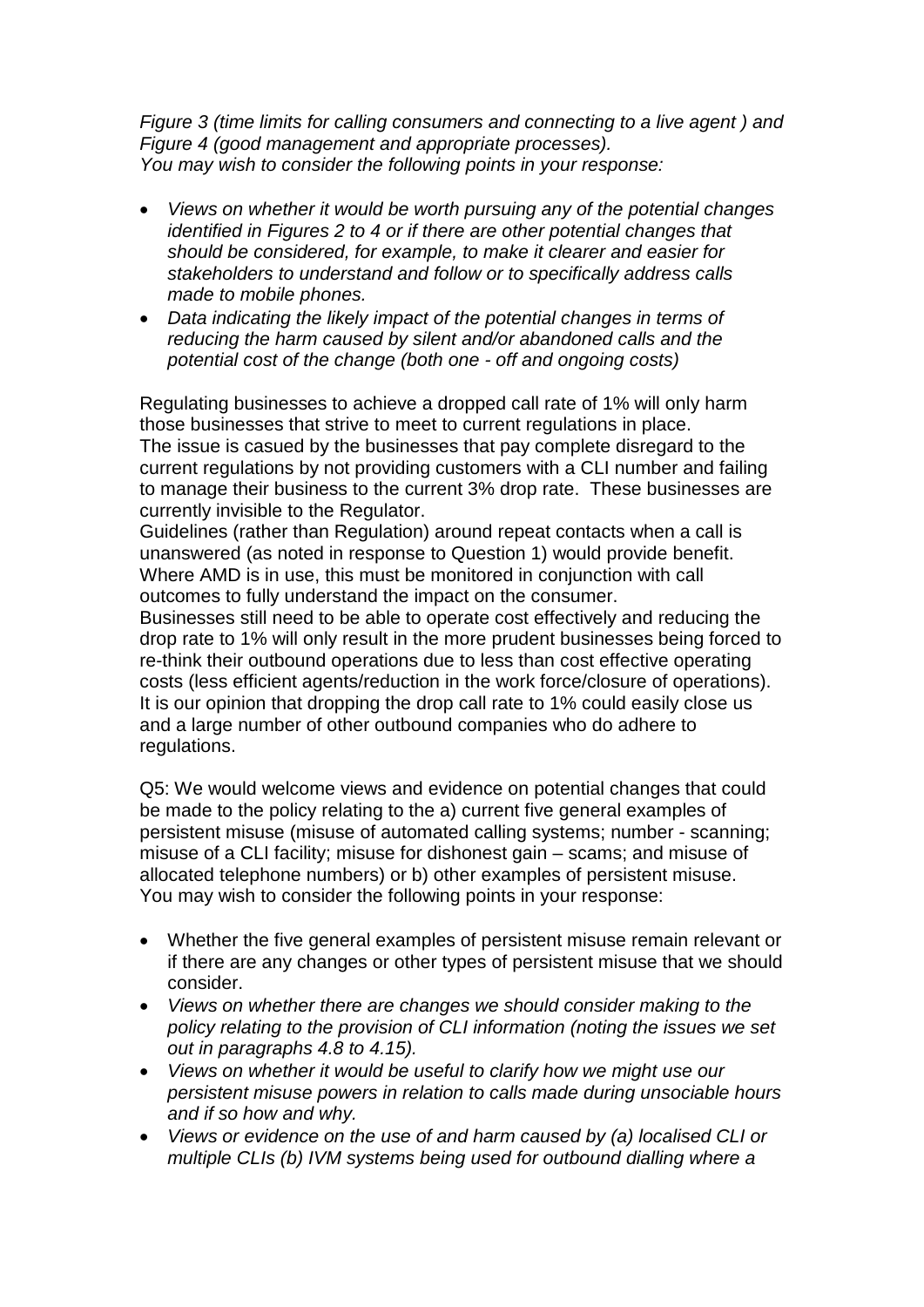*consumer is kept on hold rather than immediately connected to a live agent.*

• *Whether a checklist and/or best practice guide would be useful and, if so, how such documents could be best developed and communicated.*

Reactiv Media do not operate during unsociable hours and an out of office message is provided detailing the operational hours.

We do not operate IVM due to the nature of our business however, there are businesses where use of IVM is valuable and allows efficiency gains. However giving the consumer the ability to "opt-out" of the IVM and speak with an agent (customer confusion/misunderstanding) is best practice offered by the more prudent businesses.

Many businesses will use local rate CLI's giving the consumer the ability to return a call at local rather national rate (so long as the number is provided), thus taking account of the consumer and improving the service offered. As long as businesses use these as intended and give the consumer the ability to contact via the provided number, then there is no issue or concern. The issues remain with those companies that use local CLI's to avoid being detected.

*Q7: We would welcome information on the current operation of the outbound call centre market, in particular:*

- *The size of the current outbound calling market e.g. the annual number of calls made as well as the value.*
- *The size of total annual costs in the outbound market (where possible split by operating costs and capital costs (or depreciation).*
- *The average costs per call/per agent (or per agent hour).*
- *The split of call centre locations (domestic or overseas) that make calls to UK numbers.*

Rather than provide the above information specific to our business, are there Call Centre Forums that general information can be obtained?

*Q8: We would welcome any initial views and evidence on the potential costs and benefits of any of the potential changes to the policy. In particular, whether any of the potential changes would:*

- *require investment in new technology or other capital costs;*
- *have an impact on efficiency and operating costs;*
- *have an impact on call-centre costs or call-centre prices (to their clients);*
- *affect competition in the call-centre market; and*
- *have a different impact on different types of call centre, and if so, what factors affect the level of impact.*

The proposed changes would significantly increase operating costs and reduce efficiency. If a business were to deliver the required 1% dropped call rate, this would result in increased staffing requirement, those staff required to